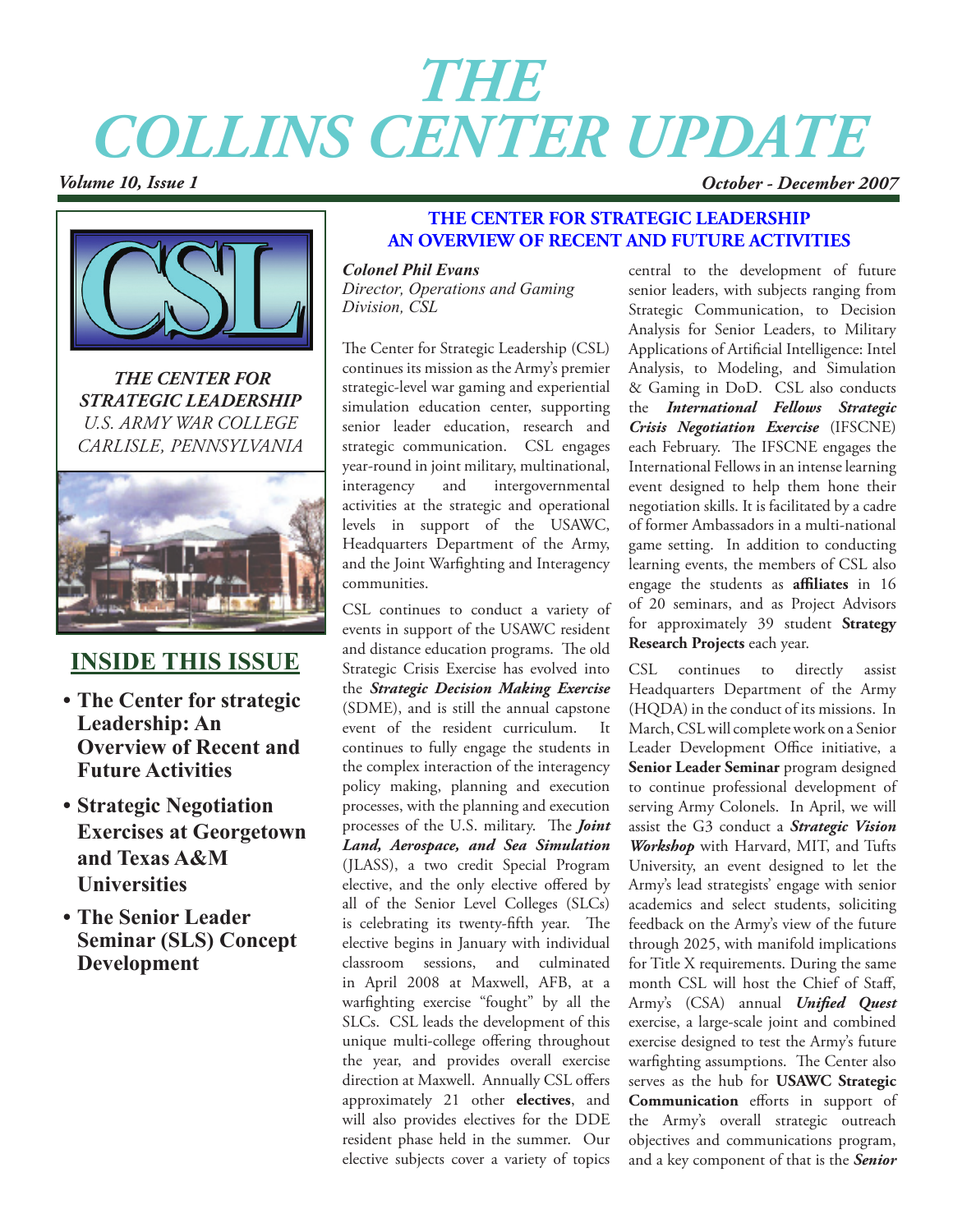*Leader Staff Ride Program* (SLSR). Conducted as an outreach program on behalf of the Secretary of the Army and the CSA, the SLSRs 2008 plans call for the involvement of up to 13 different groups of senior leaders from the corporate and governmental sectors. Scheduled between April and October are representatives from CIT Group, Boston Consulting Group, Columbia Business School, and the National Security Agency. These groups will typically participate in a Gettysburg Staff Ride and AAR, plus USAWC facultyled seminar discussions that tie lessons of the Battle of Gettysburg to current issues (leader development, communication of intent, decision making, visualizing the fight, technology, transformation, etc.). The Secretary of the Army and CSA will also lead separate SLSRs during 2008. Another salient aspect of strategic communication undertaken by CSL includes direction of the USAWC's **Strategic Communication Board**, which addresses the employment and effectiveness of our human and webbased outreach and education programs. Finally, CSL also ensures that the **Army's 75+ Fellows** are best postured as Strategic Communicators while they serve in a variety of academic settings around the country.

CSL also continues its active support to the Joint Warfighting and Interagency communities.Our work with the Combatant Commanders continues in robust fashion, as we emphasize the strategic development and use of landpower and all its applications, in joint and combined operations. Support to **USSCENTCOM** includes: moderation for the April 2007 USARCENT Land Forces Symposium held in Islamabad, Pakistan (we will reprise this effort at the April 2008 symposium held at Stone Mountain, Georgia); and moderation for Commander USCENTCOM's Regional Cooperation Executive Seminar held in June 2007 in Astana, Kazakhstan. Support to **USEUCOM** has included: National Security education for members of the Ministries of Defense and Armed Forces of Bosnia and Serbia in August 2007; a Strategic Planning Seminar conducted in December 2007 in Skopje, Macedonia, for key members from the Ministries of Defense and Armed Forces of Staff of the Army of the Republic of Macedonia

(ARM); and a Strategic Defense Planning Seminar held in December 2007 in Tallinn, Estonia, designed to assist the Estonian Defense Forces (EDF) in the development of their 10 year defense program. Support to **USNORTHCOM** includes ongoing membership in a USNORTHCOM Core Staff Group effort convened to validate DoD's Homeland Defense and Civil Support Joint Operating Concept (the next two meetings will be held at The Collins Center in May and August 2008, and besides USNORTHCOM will include representation from DoD, DHS, DoS, USJFCOM, and HQDA. Support to **USPACOM** included facilitation for a Pandemic Influenza Conference held in Singapore in September 2007. **USSOUTHCOM** interaction includes: ongoing assistance to the Commander's Action Group on Environmental Security, the Interagency in COCOM support, and the role of the international community in supporting Command objectives; and future co-facilitation for a USSOUTHCOM 2008 Environmental Security Conference to be held in Brazil in August 2008. **USAFRICOM** is the newest Geographic Combatant Command (GCC), and we have interacted with their staff routinely, to include: conducting Program Sustainability Workshops in July and Oct 2007 (with another scheduled for July 2008); and crafting the USAFRICOM Theater Security Cooperation Plan (TSCP) Environmental Security Annex. We continue to assist with the creation of this critical annex for several of the GCCs. We also recently (December 2007) provided technical assistance to USJFCOM as they prepared a readiness exercise program for the GCCs, and also participated in their August 2007 Exercise Noble Resolve 2007. CSL work with the **Joint and Interagency Communities** over the past year has been extensive, including: recent collaboration with the DoS Foreign Service Institute on U.S. Water Policy; co-conduct of a September 2007 OASD for Homeland Defense and Americas' Security Affairs Seminar in Transatlantic Civil Security; and hosting several CIA leader development programs and consulting with the Agency on environmental security issues. There have been other interactions, as CSL works to expand and refine the understanding of the complexities and methodologies of national and military leadership, including helping senior leaders address strategic problems with information-age technologies and trends. CSL has also represented the USAWC at a variety of **high-level foreign events** over the past year, including: a July 2007 presentation on Security, Stabilization, and Reconstruction Operations in Iraq and future Army operations for the Australian Defense Forces in Canberra and Sydney, Australia; a July 2007 presentation for the German Foreign Ministry in Berlin on the Implications of Global Climate Change; and October 2007 classroom instruction and exercise facilitation for war collegeequivalent students at the Baltic Defense College.

In conclusion, CSL is an extremely active and relevant organization. CSL provides faculty and staff expertise for an average of over 100 senior level events annually, to include exercises, seminars, workshops and conferences with an estimated 7,000 attendees from throughout the national security community. It has also continues to document its activities and the activities of other groups and organizations. Just in the past year the Center has published more than 30 issue papers, conference updates and studies. It continues to provide secure wargaming and simulation facilities for strategic organizations, such as the Department of Defense, Department of Homeland Security, Department of State, Army Staff, Joint Staff, CIA, and Training and Doctrine Command. While we stay busy, we always make time for those interested in making the Center more relevant as we help develop the Nation's current and future leaders.

## $-cst$  — **STRATEGIC NEGOTIATION EXERCISES AT GEORGETOWN & TEXAS A&M UNIVERSITIES**

#### *by Ritchie L. Dion*

### *Operations and Gaming Division*

Over the course of the past four years the Center for Strategic Leadership (CSL) has partnered with the Institute for the Study of Diplomacy at Georgetown University to conduct a strategic level negotiations exercise. This year, while continuing this partnership, CSL also initiated a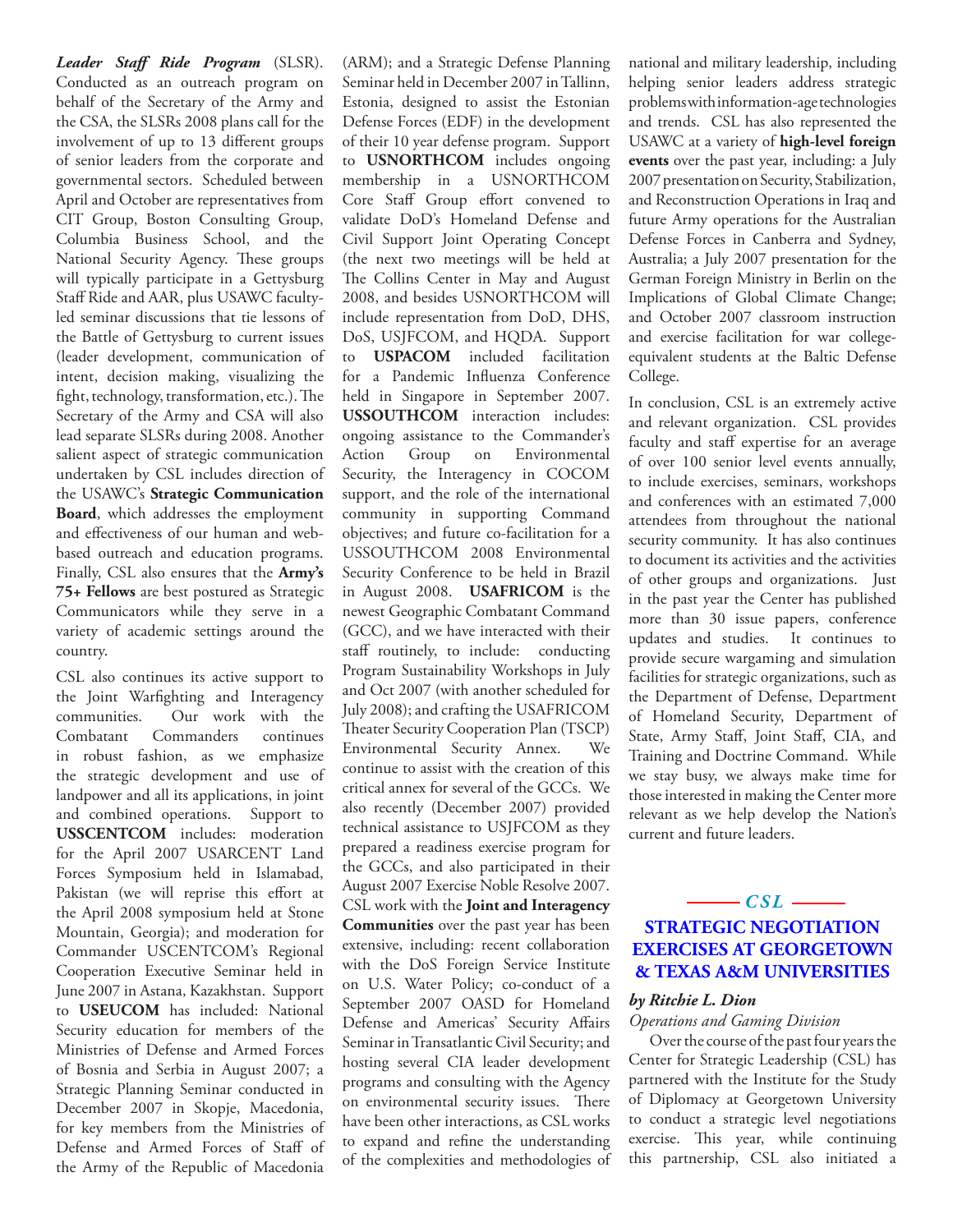new partnership with the George H. W. Bush School of Government and Public Service, part of the Bush Presidential Library at Texas A&M University. CSL continued to employ a version of CSL's International Fellows Strategic Crisis Negotiation Exercise as the basis for the exercise conducted at both schools. The faculty at both Georgetown and the Bush School recognize that this exercise is a unique educational opportunity that helps illuminate and reinforce many of the concepts of policymaking, diplomacy, negotiation and strategy development taught at both schools. As usual members of CSL's Operations and Gaming Division lent their support to the conduct of both exercises.

The exercise at Texas A&M University was held in mid-October. Unlike Georgetown, where the exercise is an elective event, the faculty at the Bush School decided to include the exercise as part of the school's curriculum in their Master's of Political and International Affairs program of study. Forty-six Master's degree candidate students participated in a single-day version of the exercise, which was conducted at an off-campus emergency operations facility. The vast majority of the students hail from across the United States, with only a small number drawn from foreign nations.

The exercise at Georgetown followed in late November, and was conducted over a two-day period. Always a popular elective event, the field of possible participants was cut down to 28 from a field of approximately 50 students. In contrast to the Bush School, the Georgetown students that participated represented a broad cross section of foreign nations with only a smattering of U.S. students, all drawn from Georgetown's School of Foreign Service. This diversity helped provide both students and faculty the opportunity to offer and observe many different perspectives and approaches toward solving a real-world crisis. Due to the additional time available for the Georgetown version of the exercise, it concluded with a "UN Ministerial Meeting" chaired by Ambassador William Hill, portraying a special representative from the United Nations Secretary General. Each student team presented their position on the scenario situation, and the Ambassador then led them in a dialogue

on the challenges inherent in moving from conceptual to actual implementation of the students' proposed "resolution pathway."

This scenario-driven diplomacy exercise, set in 2018, focused on the determination of national objectives and the development and execution of negotiation strategies to achieve them. Students were divided into seven teams representing nations with competing interests and were required to attempt to negotiate a consensus international response to an unstable situation in the region of the South Caucasus. During the exercise the teams initially had to formulate a strategy to uphold their governments' positions and objectives within the region while at the same time maintaining or improving relations with other nations involved in the region. Then the teams engaged in an extended series of student-initiated bi-, tri-, and even multi-lateral negotiations whose goals were to end hostilities, introduce an international peacekeeping force, resolve long-standing national and regional sovereignty issues, along with military withdrawal and disarmament, resettlement and compensation issues, all in an effort to bring peace to a troubled region of the world. At both schools members of their faculty supported by CSL personnel served as mentors for the students. They advised the participants on the politics, militaries, economies, and cultures of the regional actors. The CSL control team ran both exercises and portrayed other regional and international actors as appropriate.

During the after action reviews that concluded the exercise at both schools, there was general consensus from students and faculty alike that the exercise was a valuable experience. Certainly for the USAWC this event was a beneficial strategic outreach opportunity, one which enhances the relationship between Georgetown University, Texas A&M University and the United States Army.

#### $-cst$  —

#### **Senior Leader Seminar (SLS) Concept Development**

#### *by Colonel (Ret.) Eugene L. Thompson Operations and Gaming Division*

Beginning in October 2007 and continuing through March 2008 the Headquarters, Department of The Army (HQDA) Support Branch, Operations and Gaming Division (OGD), Center for Strategic Leadership (CSL), assisted the Senior Leader Development Office (SLDO), HQDA in the development of a new program for senior leaders. The SLS is one of a number of initiatives by the SLDO, including the promotion of self-study, facilitation of distance learning, avocation of civilian executive programs, and provision of access to appropriate general officer development opportunities that combined fill an institutional development void for colonels as senior leaders. The SLS concept envisions a flexible and responsive institutional program for colonels between the completion of senior service college and a full career of thirty or more years of service.

The intent of the SLS concept is to enhance the development of colonels as valued strategic leaders and key general staff officers. The focus is on the development of cross–cultural savvy, interagency understanding, and extending their global perspective; resulting in improved Army organizational management and greater contributions to joint warfighting dexterity. The SLS concept targets Army competitive category colonels, between twenty-five and twenty six years of service, who are not pending retirement.

The expectation of SLS is that it will enhance the contributions of those officers remaining for a period of between one and five years. Additionally, SLS will likely enhance the service of significant numbers of these competent professionals as they transition from military service to positions of leadership in federal, state, and local government; industry, business, and academia; often continuing to contribute to the Army and the Nation in a variety of positions and roles, over a much longer period.

Further, the SLS Concept initiative contributes to continued officer career– long development and, "adapting the (officer) educational system to support the expeditionary Army and establishing institutional activities to retain leaders." The Chief of Staff, Army (CSA) Initiative number Five, of seven, expressly identifies these elements to, "Improve leader development to grow leaders for tomorrow's strategic environment."